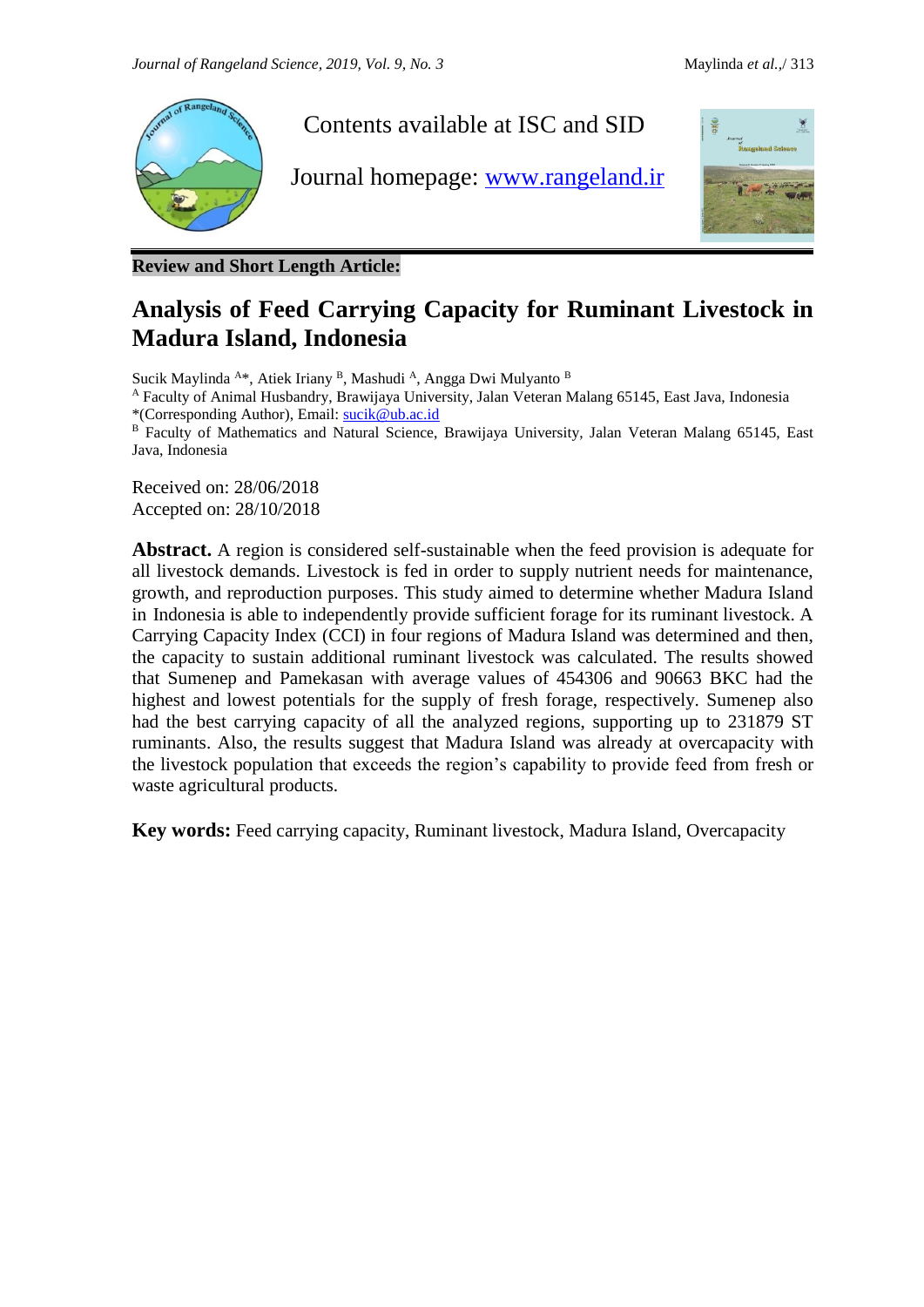# **Introduction**

Livestock development in a region is closely related to feeding provision as the most common constraint faced by breeders is lack of feed for their livestock. Failure in increasing the livestock population in a region is often caused by a miscalculation of the region's feed carrying capacity. Feed is one of the most important factors in livestock development (Beigh *et al.*, 2017)

One of the most popular fodders for livestock in the region is King Grass (*Pennisetum purpureum*). In a suitable environment, King Grass can produce 1.076 tons of fodder and 525 tons of green forage per acre every year. But breeders can only provide up to 500 tons of feed and 250 tons of green forage. In reality, the green forage provision of the breeders still poses the main problem, especially in the dry season (Nampanzira *et al.*, 2015).

Ruminant livestock is able to utilize the feed, especially green forage including agricultural waste. In order to develop the ruminant livestock in a certain region, the utilization of agricultural waste is important as the provision from grass and green forage is limited (Scasta *et al.*, 2016). Agricultural waste production such as maize hay, paddy hay, and legume hay depends on the planting pattern of particular region (Yanti and Yayota, 2017). Maize hay, paddy hay, legume hay, cassava leaves, and sweet potato leaves have the potential to be used as feed for ruminant livestock (Hammond *et al.*, 2014). These agricultural wastes can provide fiber and essential protein for the livestock. In general, agricultural wastes are mostly abundant during harvesting season and to increase their nutritional value (carbohydrate and protein) as well as achieving autonomous provision throughout the year (Gado *et al.*, 2017)

Livestock consume feed in order to supply nutrient needs for maintenance, growth, and reproduction purposes. Consumed feed undergoes physical and chemical changes inside the animal system by the actions of enzymes.

## **Materials and Methods**

Data were collected from the Badan Pusat Statistik (BPS) (Indonesia Central Statistics Agency) East Java branch in 2015 to measure the region carrying capacity. Bappeda (Indonesia Regional Development Planning Agency) East Java branch provided data related to livestock by phone and during visits to the office in person. Most of the data were provided by Dinas Peternakan Propinsi Jawa Timur (East Java Province Animal Husbandry Department): disease data, livestock health, feed function, breeding function, cultivation function, administrative, and population.

#### **a) Livestock population to animal unit conversion**

Livestock conversion to the animal unit was calculated according to the formula given by Ashari *et al.* (1996).

# **b) Feed potential analysis**

The feed potential analysis was calculated according to Ashari *et al.* (1996). Total feed potential is the sum of waste feed potential and fresh feed potential.

**CCI (Carrying capacity index) analysis** CCI analysis is used to determine the ratio between total feed provision and feed demand and was calculated as per by Ashari *et al.*(1996):

their utilization needs technology in order<br>  $Carrying Capacity Index = \frac{Waste feed potential + Fresh feed potential}$ Feed demand

(1)

## **c) Region capacity analysis**

Region capacity can be determined using the following formula (Ashari *et al.*, 1996):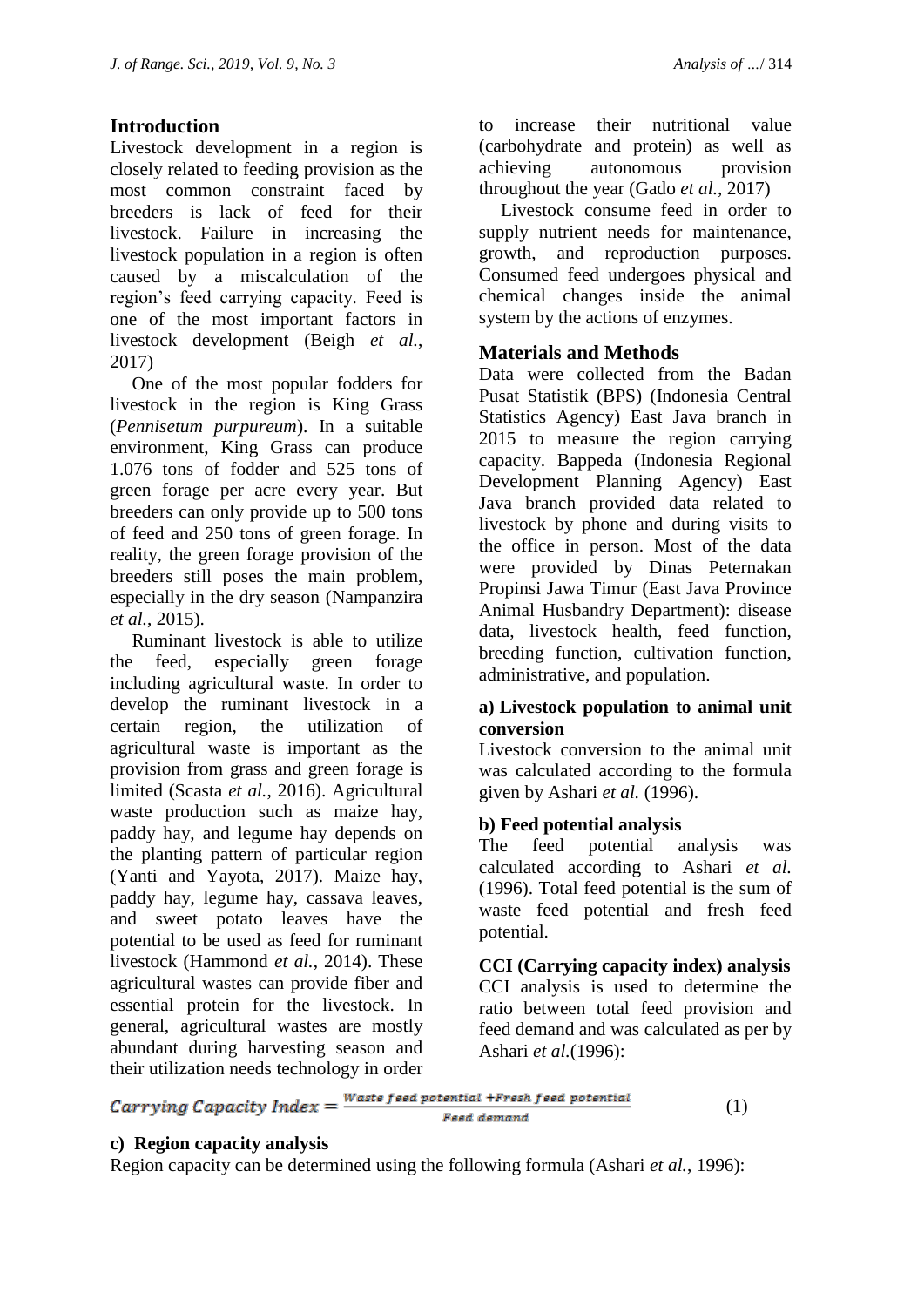# *Area capacity* =  $\frac{Carrying capacity index}{\text{ }x \times \text{ }Livestock population(ST)}$  (2)

The conclusion was drawn based on the region carrying capacity to determine the status whether the region is capable of providing additional feed for livestock or is already at overcapacity and requires alternative treatment. If the region capacity is higher than the livestock population, breeders can increase the number of their livestock. However, if the region capacity is lower than the livestock population, it is considered as overcapacity and an alternative feed source is required in order to meet the feed demand. Additional livestock capacity was conducted in all regions to determine whether one region is capable

of supporting additional livestock. It was calculated by subtracting the livestock population from the region carrying capacity.

#### **Results**

*The ruminant livestock population (260960 ST), agricultural waste feed potential (603646 BKC) and fresh feed potential (454306 BKC) were the highest in Sumenep while the lowest (113148 ST, 270026 BKC and 90663 BKC, respectively) was in Pamekasan (Table 1).*

**Table 1.** Population analysis (ST) and feed potency analysis in 4 regions of Madura Island

| Location  | <b>Population (ST)</b> | <b>Agricultural Waste Feed Potential (BKC)</b> | <b>Fresh Feed Potential</b><br>(BKC) |
|-----------|------------------------|------------------------------------------------|--------------------------------------|
| Bangkalan | 143199                 | 411629                                         | 142499                               |
| Pamekasan | 113148                 | 270026                                         | 90663                                |
| Sampang   | 150680                 | 414165                                         | 138576                               |
| Sumenep   | 260960                 | 603646                                         | 454306                               |

Every region had less than 4 CCI. Sumenep had the highest CCI (3.55) and Pamekasan had the lowest CCI (2.79) (Table 2). Also, Sumenep had the best carrying capacity of all the analyzed regions, supporting up to 231879 ST ruminants. The region with the worst carrying capacity was Pamekasan, which was only capable of supporting 79055 ST

ruminants less than half of the Sumenep capability (Table 2 and Fig. 1).

The result of additional livestock capacity showed that every analyzed region was at overcapacity, which means that for each region, it is not advisable to add more livestock as it already exceeds its ability to provide feed for its livestock (Fig. 2).

**Table 2.** Carrying capacity index, region carrying capacity, and additional livestock capacity in four regions of Madura Island

| Location  | CCI   | <b>Region carrying capacity (ST)</b> | <b>Livestock Addition Capacity</b> |
|-----------|-------|--------------------------------------|------------------------------------|
| Bangkalan | 3.392 | 121452.89                            | $-21746.67$                        |
| Pamekasan | 2.794 | 79055.47                             | $-34093.49$                        |
| Sampang   | 3.216 | 121148.94                            | $-29531.71$                        |
| Sumenep   | 3.554 | 231879.94                            | $-29080.24$                        |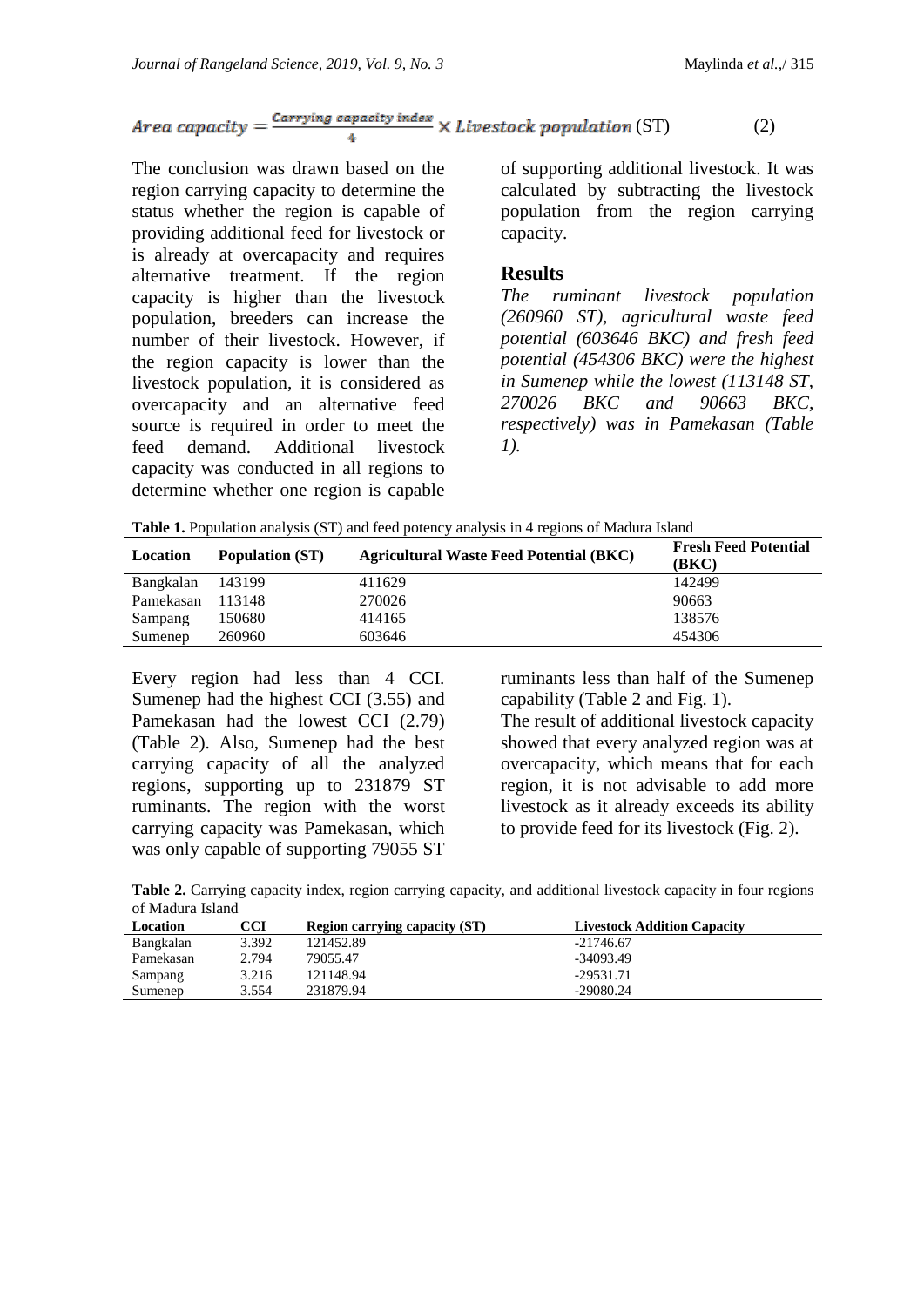

**Fig. 1.** Ability of the region map for livestock feed



**Fig. 2.** Map of Capacity livestock addition for feeding

#### **Discussion**

The results of this study are surprising to the current understanding that Madura has abundant feed for ruminant livestock even though there was never any scientific investigation conducted in the aspect. As well, the government is suggested to create a policy regarding this under capacity in Madura Island such as organizing the transport of feed from high feed provision potential regions to Madura Island or creating a specialized region to provide feed. The transportation method cannot be sustained for a long time as it diminishes the ability of Madura Island to be independent in terms

of livestock feed provision. The specialized region creation is the most reasonable solution to overcome the overcapacity problem as well as providing independence to Madura Island in livestock feed provision.

# **Conclusion**

Madura Island is well known as a livestock breeding region with its enormous ruminant livestock population, especially cattle; however, the enormous population is not supported by livestock feed provisions. The government needs to increase feed production locally to create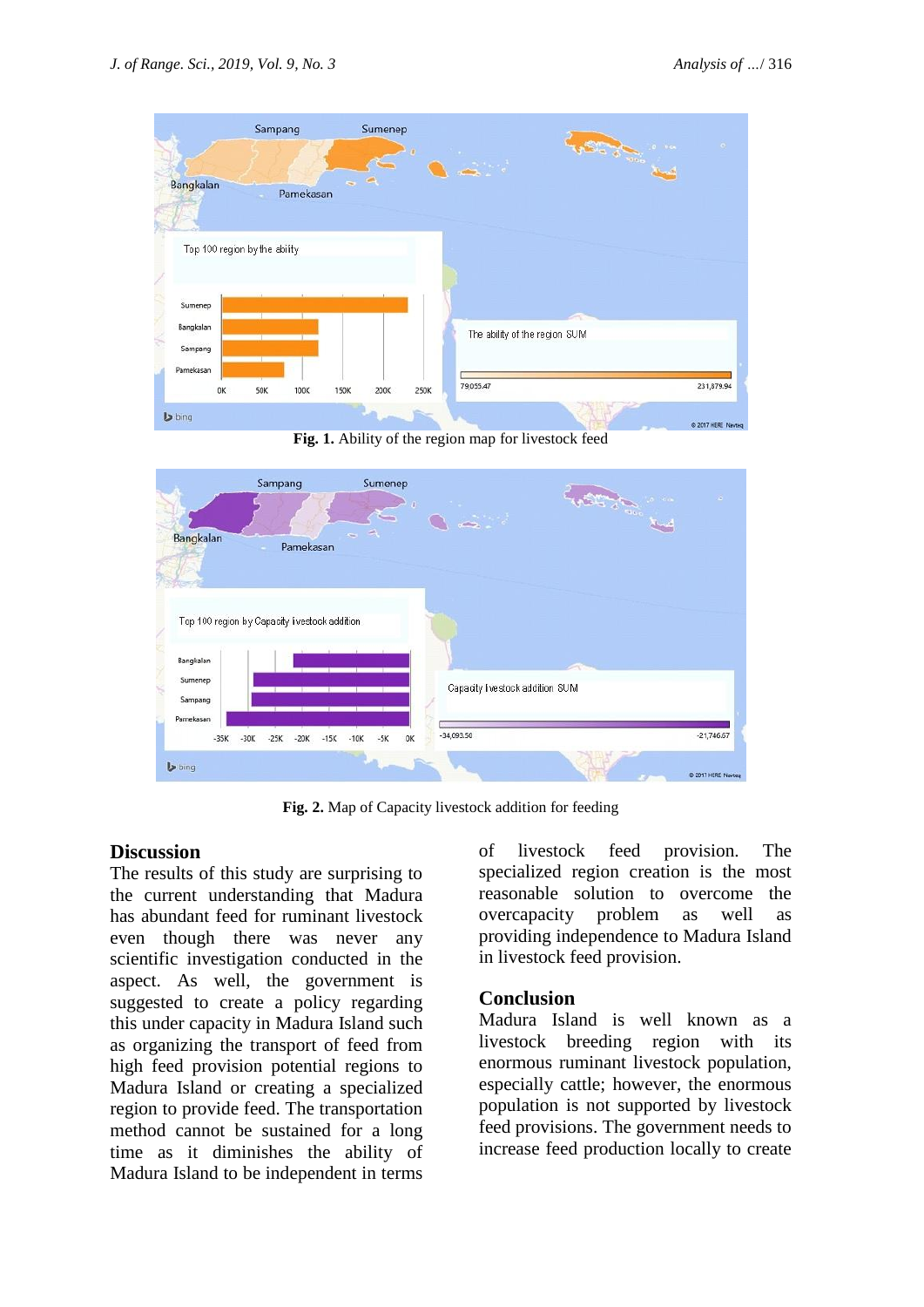an independent breeding region in Madura Island.

#### **Conflict of interest**

All authors declared no competing interest.

#### **References**

- Ashari, E. J., Sumanto, B. W., Suratman, Dwiyanto, K., 1996. Buku Pedoman Analisis Potensi Wilayah Penyebaran dan Pengembangan *"The Analysis Guidelines of The Livestock Spread Area Potency and Development".* Bogor: Livestock Research Association, Indonesia.
- Bergman, M. A., Richert, R. M., Cicconi, K. M., Gamroth, M. J., 2014. Schukkent Ynagement practices used to assess welfare of calves and adult dairy cows on organic and conventional dairy farms. Journal Dairy Science, 97: 4269- 4280.
- Gado, H.M., Elghandour, M. M. Y., Cipriano, M., Odongo, N. E., Salem, A. Z. M., 2017. Rumen degradation and nutritive utilization of wheat straw, corn stalks and sugarcane bagasse ensiled with multienzymes. Journal Applied Animal Research, 45: 485-489.
- Hammond, K. J., Humphries, D. J., Westbury, D. B., Thompson, A., Crompton, L. A., Kirton, P., Gree, C., Reynolds, C.K., 2014. The inclusion of forage mixtures in the diet of growing dairy heifers: Impacts on digestion, energy utilisation, and methane emissions. Animal Feed Science and Technology, 197: 88-95.
- Nampanzira, D. K., Kabasa, J. D., Nalule, S. A., Nakalembe, I., Tabuti, J.R., 2015. Characterization of the goat feeding system among rural small holder farmers in the semiarid regions of Uganda. Springerplus, 4: 188- 196.
- Scasta, J. D., David, L. L., Leticia, H., 2016. Drought Mitigation for Grazing Operations: Matching the Animal to the Environment. Rangeland, 38: 204-210.
- Yanti, Y., Yayota, M., 2017. The Use of Agricultural Waste as Ruminants Feed. Review Agriculture Science, 5: 65-76.
- Beigh, Y.A., Ganai, A.M, Ahmad, A.A., 2017. Prospects of complete feed system in ruminant feeding: A review. Veterany world, 10: 424- 437.